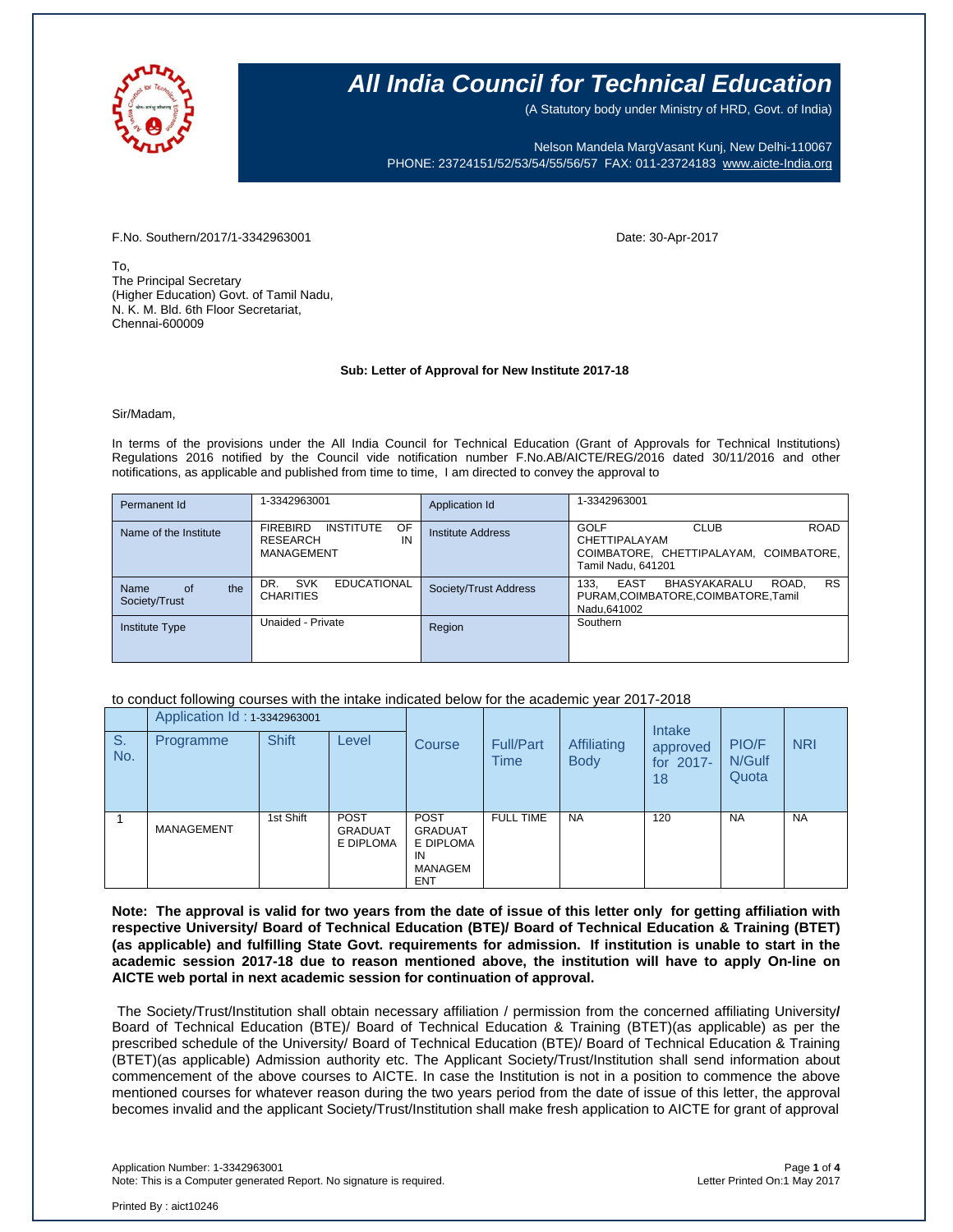

(A Statutory body under Ministry of HRD, Govt. of India)

Nelson Mandela MargVasant Kunj, New Delhi-110067 PHONE: 23724151/52/53/54/55/56/57 FAX: 011-23724183 [www.aicte-India.org](http://www.aicte-india.org/)

as per the norms prevailing at that time.

All Institutions shall fulfill the following general conditions:

- 1. The management shall provide adequate funds for development of land and for providing related infrastructural, instructional and other facilities as per norms and standards laid down by the Council from time to time and for meeting recurring expenditure.
- 2. The admission shall be made only after adequate infrastructure and all other facilities, including the availability / recruitment of the required faculty are provided as per norms and guidelines of the AICTE.
- 3. The admissions shall be made in accordance with the regulations notified by the Council from time to time.
- 4. The curriculum of the course, the procedure for evaluation / assessment of students shall be in accordance with the norms prescribed by the AICTE and concerned affiliating university/ Board of Technical Education (BTE)/ Board of Technical Education & Training (BTET) (as applicable) wherever applicable.
- 5. The management of the Institution shall not close the Institution or the institution shall not discontinue any course(s) or start any new course(s) or alter intake capacity of seats without the prior approval of the Council.
- 6. No excess admission shall be made by the Institution over and above the approved intake under any circumstances. In case any excess admission is reported to the Council, appropriate action as per the notified regulations shall be initiated against the Institution.
- 7. The institutions shall not have any collaborative arrangements with any Indian and / or Foreign Universities for conduct of technical courses other than those approved by AICTE without obtaining prior approval from AICTE. In case any violation is reported to the Council, appropriate action as per the notified regulations shall be initiated against the Institution.
- 8. The Institution shall not conduct any course(s) in the field of technical education in the same premises / campus and / or in the name of the Institution without prior permission / approval of AICTE. If found so, appropriate action as per the notified regulations shall be initiated against the Institution.
- 9. The institution shall not conduct any non-technical course (s) in the same premises under any circumstances. In case any violation is reported to the Council, appropriate action as per the notified regulations shall be initiated against the Institution.
- 10. The institution shall operate only from the approved location, and that the institution shall not open any off campus study centers / extension centers directly or in collaboration with any other institution / university / organization for the purpose of imparting technical education without obtaining prior approval from the AICTE. If found so, appropriate action as per the notified regulations shall be initiated against the Institution.
- 11. The tuition and other fees shall be charged as prescribed by the Competent Authority within the overall criteria prescribed by the Council from time to time. No capitation fee shall be charged from the students / guardians of students in any form. If found so, appropriate action as per the notified regulations shall be initiated against the Institution.
- 12. The accounts of the Institution shall be audited annually by a certified Chartered Accountant and shall be open for inspection by the Council or anybody or persons authorized by it.

Application Number: 1-3342963001 Page **2** of **4** Note: This is a Computer generated Report. No signature is required.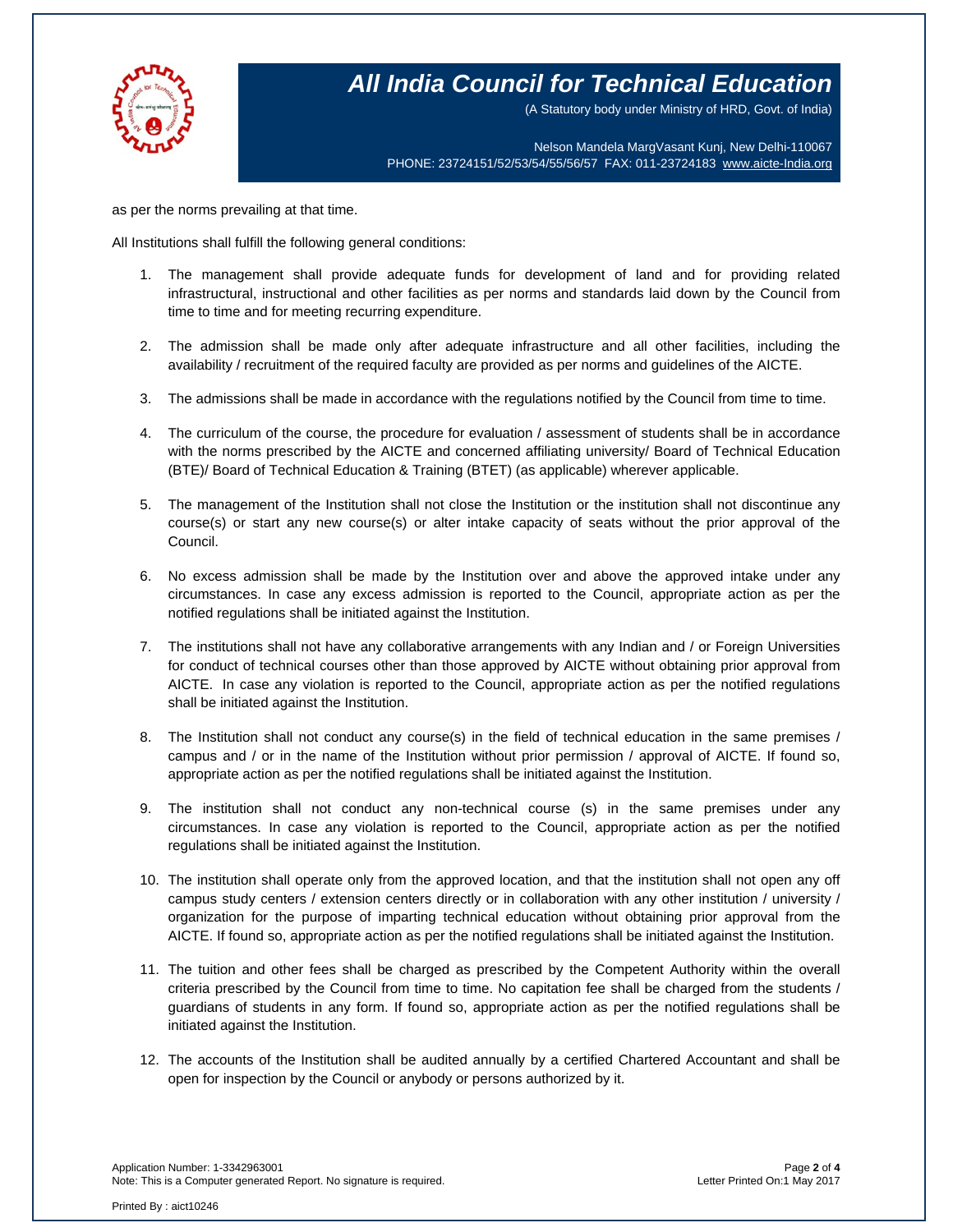

(A Statutory body under Ministry of HRD, Govt. of India)

Nelson Mandela MargVasant Kunj, New Delhi-110067 PHONE: 23724151/52/53/54/55/56/57 FAX: 011-23724183 [www.aicte-India.org](http://www.aicte-india.org/)

- 13. The Director / Principal and the teaching and other staff shall be appointed in given time frame and selection shall be done according to procedures, qualifications and experience prescribed by the Council from time to time and pay scales are as per the norms prescribed by the Council from time to time.
- 14. The technical institution shall publish an information booklet before commencement of the academic year giving details regarding the institution and courses / programs being conducted and details of infrastructural facilities including faculty etc. in the form of mandatory disclosure. The information booklet may be made available to the stakeholders of the technical education. The mandatory disclosure information, as per directions in the AICTE website / Approval Process Handbook, shall be put on the Institution Website. The information shall be revised every year with updated information about all aspects of the institution.
- 15. It shall be mandatory for the technical institution to maintain a Website providing the prescribed information. The Website information must be continuously updated as and when changes take place.
- 16. If a technical Institution fails to disclose the information or suppress and / or misrepresent the information, appropriate action as per the notified regulations shall be initiated against the Institution.
- 17. AICTE may carry out random inspections round the year for verifying the status of the Institutions to ensure maintenance of norms and standards.
- 18. AICTE may also conduct inspections with or without notifying the dates to verify specific complaints, to verify adherence to AICTE norms & standards, and to verify any mis-representation, violation of norms & standards, mal-practices etc.
- 19. The Institution by virtue of the approval given by Council shall not automatically become claimant to any grant-in-aid from the Central or State Government.
- 20. In the event of a student / candidate withdrawing before the starting of the course, the wait listed candidates should be given admission against the vacant seat. The entire fee collected from the student, after a deduction of the processing fee of not more than Rs. 1000/- (Rupees one thousand only) shall be refunded and returned by the Institution / University/ Board of Technical Education (BTE)/ Board of Technical Education & Training (BTET)(as applicable) to the student / candidate withdrawing from the program. It would not be permissible for Institutions and Universities to retain the School / Institution Leaving Certificates in original to force retention of admitted students.
- 21. The Institute shall take appropriate measures for prevention of ragging in any form, in the light of AICTE regulation "Prevention and Prohibition of Ragging in Technical Institutions, Universities including Deemed to Universities imparting technical education" Regulation 2009 (F.No. 37-3/Legal/AICTE/2009 dated 01/07/2009). In case of failure to prevent the instances of ragging by the Institutions, the Council shall take appropriate action as per the notified regulations.

The Management of the Institute shall strictly follow further conditions as may be specified by the Council from time to time. The Council may withdraw the approval, in case it observe any violation of the above conditions and / or nonadherence to the norms and standards prescribed by the Council, mis-representation of facts and submitting factually in correct information to it.

> **Prof. Alok Prakash Mittal Member Secretary, AICTE**

Copy to:

### **1. The Regional Officer,**

Application Number: 1-3342963001 Page **3** of **4** Note: This is a Computer generated Report. No signature is required.

Printed By : aict10246